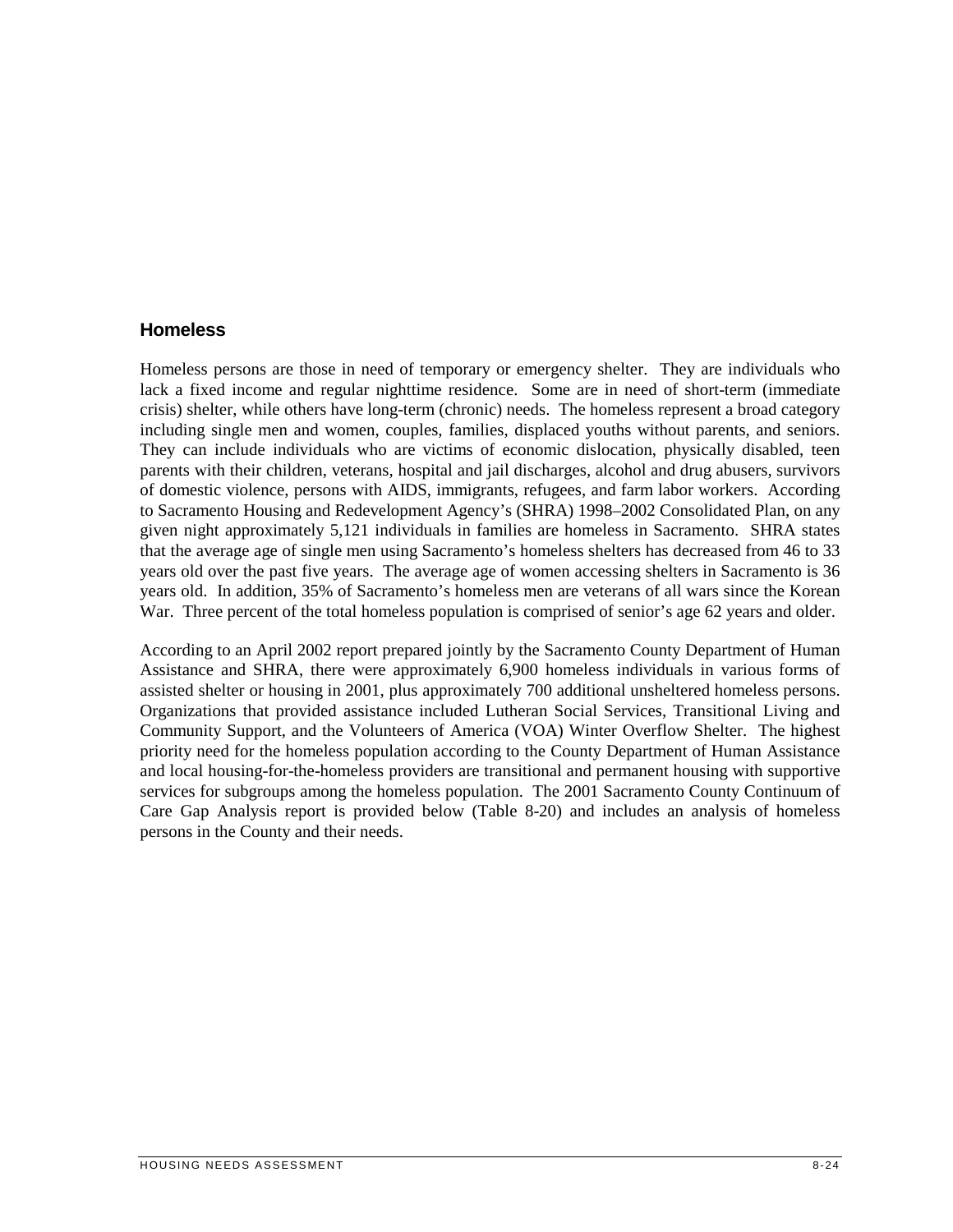2003 UPDATE

| Sacramento County Continuum of Care Gaps Analysis |                                          |                                 |                             |                             |                                    |
|---------------------------------------------------|------------------------------------------|---------------------------------|-----------------------------|-----------------------------|------------------------------------|
|                                                   |                                          | <b>Estimated</b><br><b>Need</b> | <b>Current</b><br>Inventory | <b>Unmet</b><br><b>Need</b> | <b>Relative</b><br><b>Priority</b> |
| <b>Individuals</b>                                |                                          |                                 |                             |                             |                                    |
|                                                   | <b>Emergency Shelter</b>                 | 1,058                           | 784                         | 274                         | Moderate                           |
|                                                   | <b>Transitional Housing</b>              | 1,094                           | 810                         | 284                         | Moderate                           |
| Beds/Units                                        | <b>Permanent Supportive</b><br>Housing   | 1,600                           | 257                         | 1,343                       | High                               |
|                                                   | <b>Total</b>                             | 3,437                           | 1,851                       | 1,586                       |                                    |
| Estimated<br>Supportive<br><b>Service Slots</b>   | <b>Substance Abuse</b><br>Treatment      | 1,512                           | 238                         | 1,274                       | High                               |
|                                                   | <b>Mental Health Care</b>                | 1,202                           | 128                         | 1,074                       | High                               |
|                                                   | Housing Placement                        | 3,093                           | 101                         | 2,992                       | High                               |
|                                                   | Transportation                           | 2,062                           | 159                         | 1,903                       | High                               |
|                                                   | <b>Chronic Substance Abusers</b>         | 1,512                           | 238                         | 1,274                       | High                               |
|                                                   | Seriously Mentally Ill                   | 1,615                           | 128                         | 1,487                       | High                               |
| <b>Estimated Sub-</b>                             | <b>Dually Diagnosed</b>                  | 687                             | 370                         | 317                         | High                               |
| Populations                                       | Veterans                                 | 1,134                           | 30                          | 1,104                       | Moderate                           |
|                                                   | Persons with HIV/AIDS                    | 171                             | 146                         | 25                          | Moderate                           |
|                                                   | Youth                                    | 800                             | 28                          | 772                         | High                               |
|                                                   | <b>Persons in Families with Children</b> |                                 |                             |                             |                                    |
|                                                   | <b>Emergency Shelter</b>                 | 406                             | 301                         | 105                         | High                               |
|                                                   | Transitional Housing                     | 347                             | 257                         | 90                          | High                               |
| Beds/Units                                        | Permanent Supportive<br>Housing          | 1,812                           | 453                         | 1,359                       | High                               |
|                                                   | <b>Total</b>                             | 2,565                           | 1,011                       | 1,554                       | $\sim$                             |
|                                                   | Child Care                               | 282                             | 185                         | 97                          | High                               |
|                                                   | <b>Substance Abuse</b>                   |                                 |                             |                             |                                    |
|                                                   | Treatment                                | 1,128                           | 238                         | 890                         | High                               |
| Estimated                                         | Mental Health Care                       | 898                             | 128                         | 770                         | High                               |
| Supportive<br><b>Services Slots</b>               | <b>Housing Placement</b>                 | 2,308                           | 428                         | 1,880                       | High                               |
|                                                   | Transportation                           | 1,539                           | 159                         | 1,380                       | High                               |
|                                                   | Life Skill Training                      | 1,923                           | 185                         | 1,738                       | High                               |
|                                                   | Medical/Dental                           | 1,272                           | 157                         | 1,115                       | High                               |
|                                                   | <b>Chronic Substance Abusers</b>         | 1,128                           | 238                         | 890                         | High                               |
| <b>Estimated Sub-</b><br>Populations              | Seriously Mentally Ill                   | 1,025                           | 128                         | 897                         | High                               |
|                                                   | Youth (in family)                        | 1,280                           | 31                          | 1,249                       | High                               |

# **Table 8-19**

Source: Continuum of Care, Sacramento County Department of Human Assistance, 2001.

## **Agencies and Programs Offering Assistance to the Homeless**

 Sacramento County. The following is a list of agencies and programs offering assistance to the homeless population in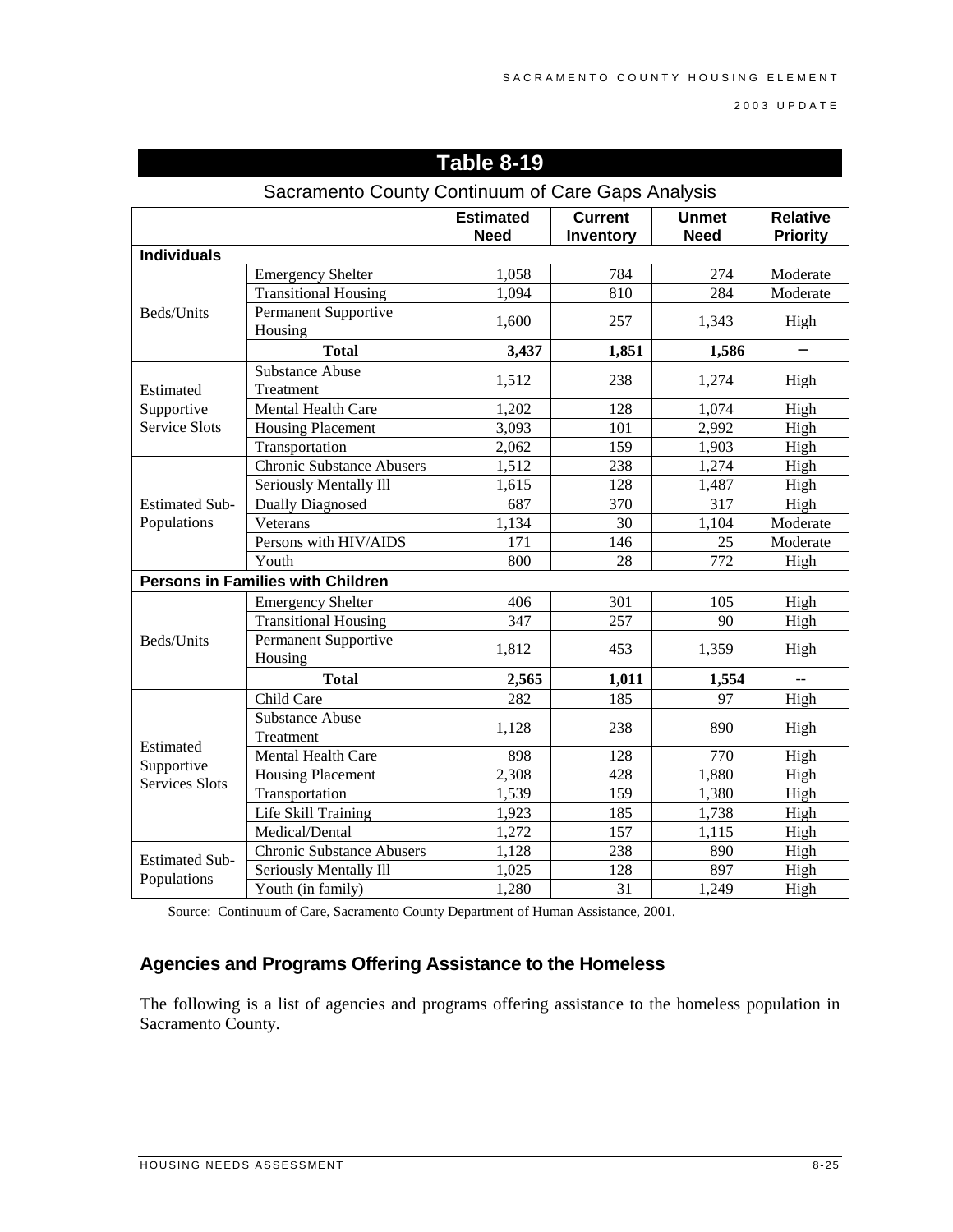2003 UPDATE

## **General Assistance for Singles and Families**

*CalWORKs* provides one-time-in-lifetime funds to individuals on public assistance for rent and utility payments, funded through Temporary Assistance for Needy Families (TANF).

*Child Protective Services (CPS)* provides emergency rent and utility assistance for families with children who have an open case with CPS.

*Sacramento Municipal Utilities District (SMUD)* has limited funds available for individuals who are in danger of losing their utilities.

*Sacramento Self-Help Housing Corporation* provides housing referrals and housing advocacy to lowincome and homeless families and individuals.

*Community Services Planning Council* provides information on homeless services through Infoline, a telephone contact and referral service.

*Return to Residence* (collaboration with law enforcement and Department of Human Assistance) provides bus transportation for homeless individuals who wish to return to a stable environment and living situation with family in another location.

*Neighborhood Police Officers* is operated by the Sacramento City Police Department to provide outreach to homeless individuals living in unsafe or unfit living conditions.

*CARES – Short Term Housing Assistance* provides emergency utility and rental payments and shortterm supportive services.

*Lutheran Social Services* provides case management services and assistance to individuals/families that have progressed from transitional to permanent housing.

*HEALTH* provides healthcare outreach to persons in transitional housing programs.

*Loaves & Fishes* provides meals, information and referral, laundry, and social support to homeless individuals.

*Francis House* provides emergency motel vouchers and bus passes.

### *Emergency Shelter, Transitional and/or Permanent Housing Options*

*St. John's Shelter for Women* provides 40 beds for homeless single women and women with children.

*Salvation Army-Aid-in-Kind* provides 50 beds for homeless single males.

*Salvation Army-Men's Lodge* provides 80 beds for homeless single males.

*Salvation Army-Modular Program* provides 60 beds for homeless single males and 20 beds for homeless single females.

*Traveler's Aid* provides nine homeless families (one or two parent) with motel vouchers.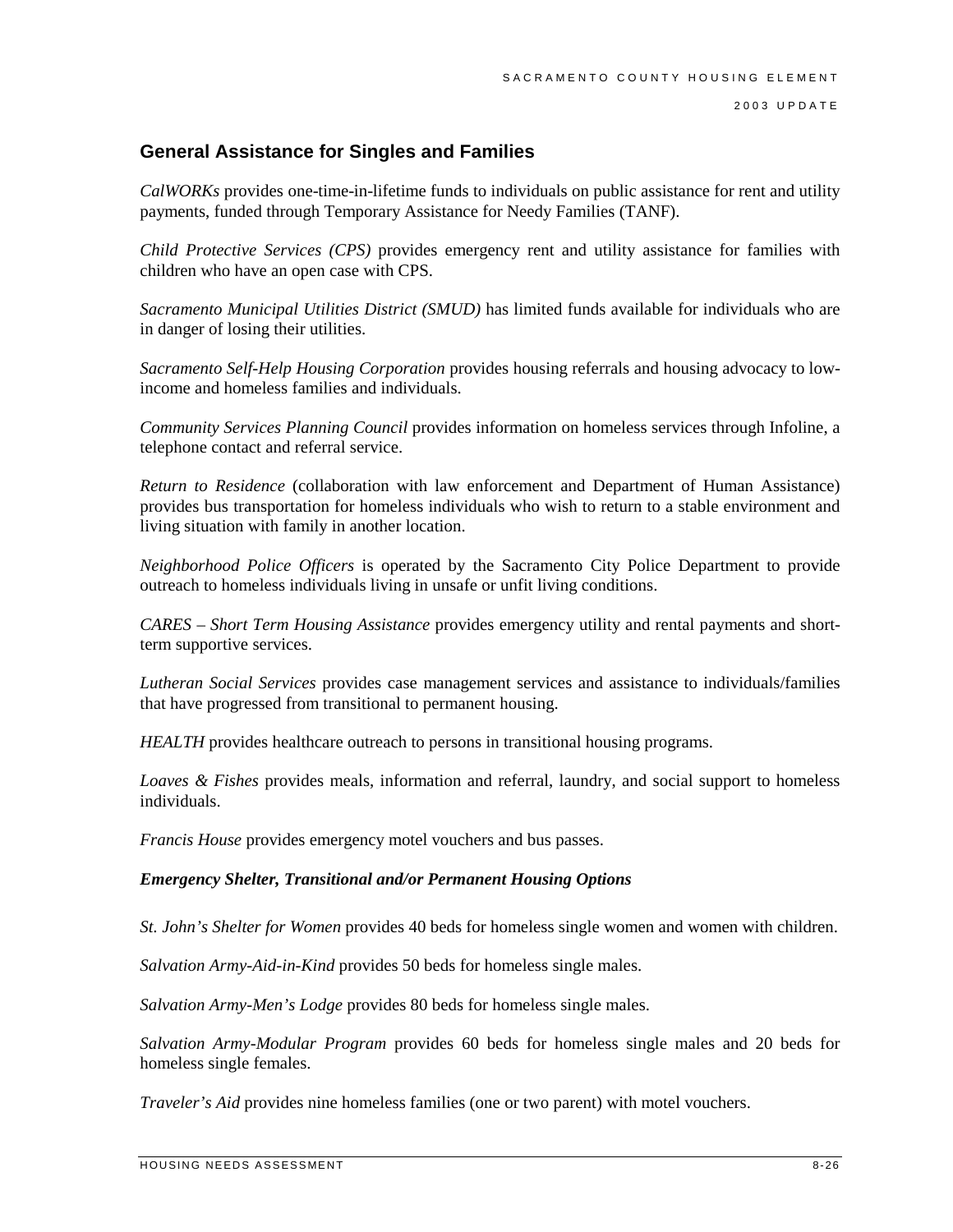*Union Gospel Mission* provides 86 beds for homeless single males.

*Volunteers of America Aid-in-Kind* provides 48 beds for homeless single males and 14 for homeless single females.

*Volunteers of America CATC* facility provides 72 single-male and 8 single-female beds.

*Winter Overflow Shelter Program* provides 140 single-male and 60 female/family beds.

*Lutheran Social Services* provides a Transitional Housing Program that accommodates 36 homeless family members.

*Mather Community Campus* provides spaces for 200 singles and 32 families (200 family beds).

*Sacramento Area Emergency Housing – Family Preservation* provides a program for 16 homeless families with Child Protective Services involvement or with children in foster care.

*Sacramento Cottage Housing – Francis A. Quinn Cottages* provides transitional housing for 60 homeless singles and 10 homeless couples.

VOA – Independent Readiness Program has beds for 46 homeless singles.

*VOA – Options for Recovery* serves 16 homeless, pregnant, or parenting females.

*OMEGA Project* provides permanent supportive housing for 15 formerly homeless singles and 15 formerly homeless families.

*TLCS WORKS* has 25 slots for permanent supportive housing and employment services for individuals that are entering or re-entering the workplace.

### **Substance Abusers**

*Comprehensive Alcohol Treatment Center (CATC)* is operated by VOA and law enforcement, this center provides homeless individuals help with substance abuse problems.

#### *Emergency Shelter, Transitional, and/or Permanent Housing Options*

VOA Inebriate Program – Comprehensive Alcohol Treatment Center has 40 beds for singles with substance abuse problems.

### **Mentally Ill**

*Courtesy Mobil Van Outreach Program* provides outreach to homeless mentally ill individuals "on the streets."

*Project Redirection Mental Health Project* provides housing and treatment for mentally ill misdemeanants released from jail.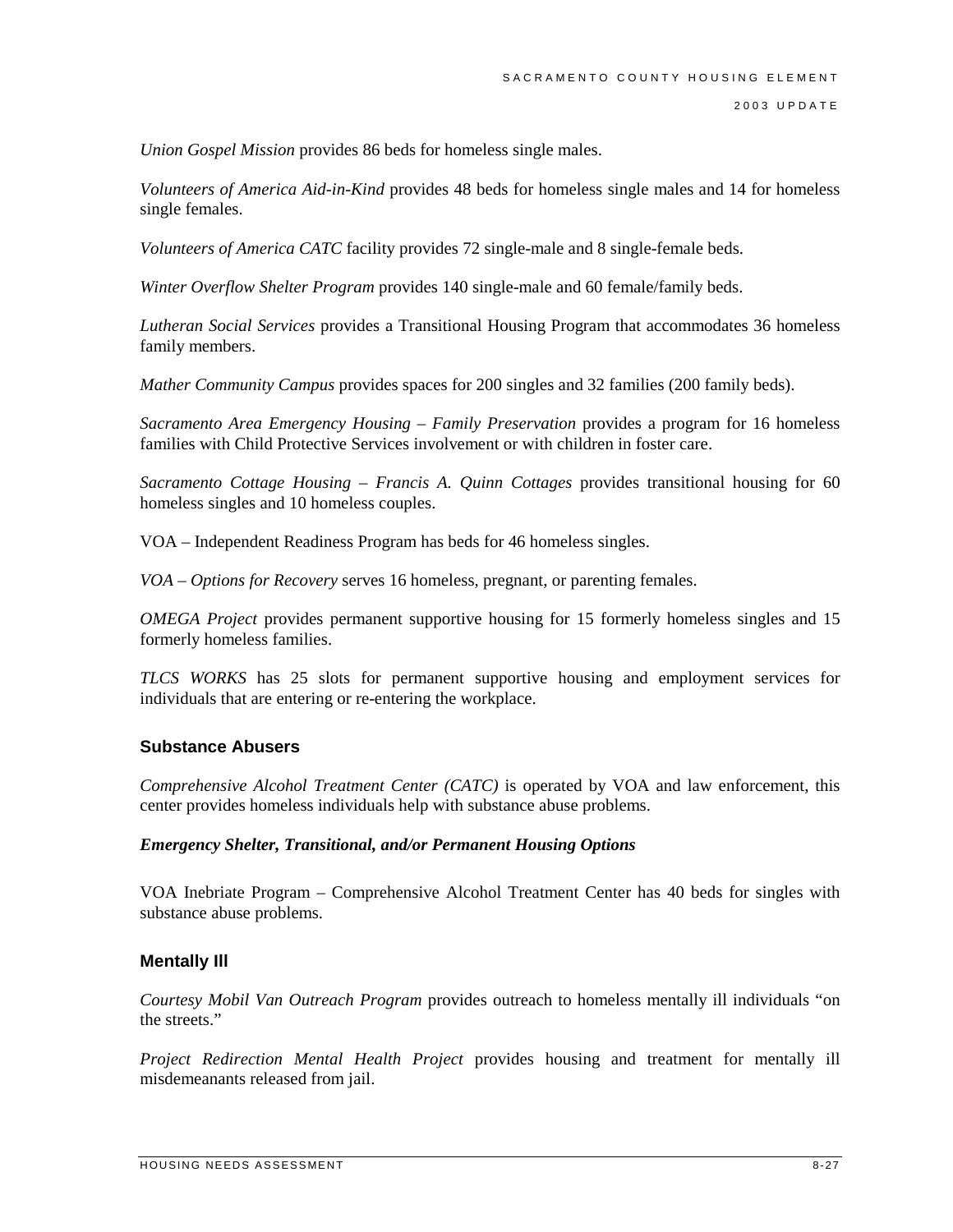*People Achieving Changes Together Program (PACT)* provides outreach to homeless mentally ill individuals on a walk-in basis at shelter sites and by telephone contact.

*Project HOPE* provides outreach to homeless individuals with mental illness.

*Outreach Mental Health Clinics* is a Transitional Living and Community Support program (TLCS) providing mental health services to homeless individuals at the VOA shelters and Loaves & Fishes program.

*El Hogar* provides mental health services to homeless individuals at local shelters.

#### *Emergency Shelter, Transitional and/or Permanent Housing Options*

*Transitional Living and Community Support – Carol's Place* provides 12 beds for homeless single males with mental illness and six beds for homeless single females with mental illness.

*Transitional Living and Community Support – Palmer House* is a program for 48 homeless singles with mental health issues.

*TLCS – Cooperative Apartments* has units for 25 homeless singles with mental illness and 25 homeless families with an adult member with mental illness.

*Halcyon Place* offers Shelter Plus Care SRO living situation for severely mentally ill homeless who chronically cycle through psychiatric hospitals and jail services.

### **Persons with Disabilities**

*Resources for Independent Living (RIL)* provides outreach advocacy, assessment counseling, and housing referrals to homeless individuals with physical, sensory, developmental, or other disabilities.

### *Emergency Shelter, Transitional and/or Permanent Housing Options*

*Resources for Independent Living* provides transitional housing for six homeless singles with severe physical, sensory, or developmental disabilities.

Sacramento County Department of Human Assistance (DHA) – Halcyon Place provides a program for 22 homeless, disabled singles.

Sacramento County DHA – Shelter Plus Care – Shasta Hotel provides a program for 18 homeless, disabled singles.

*Sacramento County DHA* – Shelter Plus Care provides 325 certificates for disabled singles and families.

*VOA – NOVA House* provides four beds for homeless, disabled singles.

*RIL* provides six beds for homeless singles with physical, sensory, or developmental disabilities.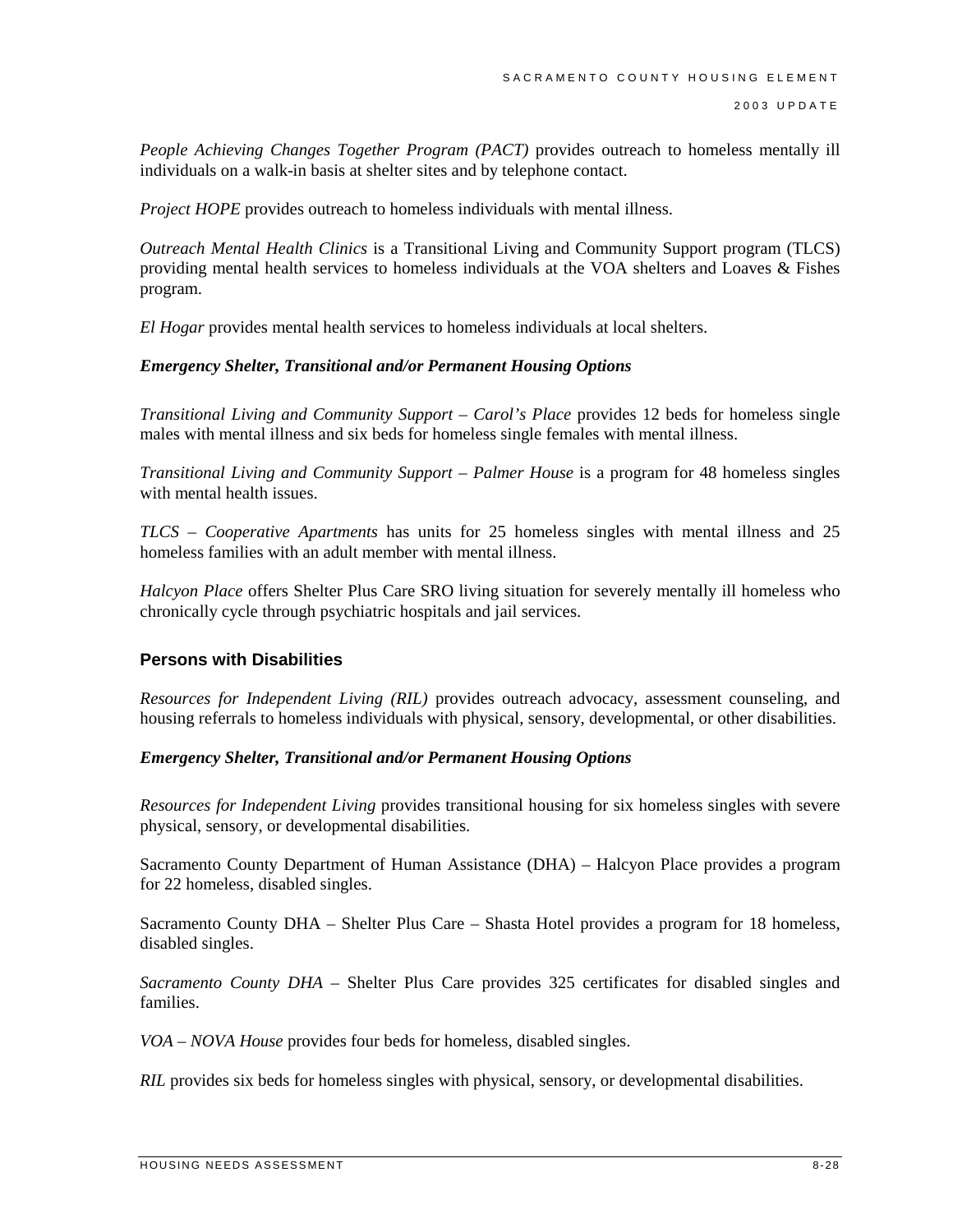### **Veterans**

*Veteran's Operation Stand Down* is an outreach effort organized once a year by the Vietnam Veterans of California, Inc. to reach homeless veterans. This effort provides food, shelter, clothing, legal services, mental health counseling, and medical services.

#### *Emergency Shelter, Transitional and/or Permanent Housing Options*

*Veterans Resource Center* operated by the Vietnam Veterans of California, Inc. provides 30 beds for homeless male veterans and job placement, transportation services, employment training, and other supportive services.

### **Persons with HIV/AIDS**

*Housing Opportunities for People with AIDS (HOPWA)* funds are available to help with payment of utilities and rent for low-income individuals with HIV/AIDS. HOPWA housing assistance casemanagement services are available by contacting the Center for AIDS Research, Education, and Services (CARES) and the Sacramento AIDS Foundation.

*Breaking Barriers* is a volunteer group that provides transportation for persons with HIV/AIDS to appointments, moving assistance, chore services, health fairs, and street/shelter outreach.

#### *Emergency Shelter, Transitional and/or Permanent Housing Options*

*Breaking Barriers Housing Project* provides a 12-bed facility with 24-hour, 30-day emergency shelter for homeless persons with HIV/AIDS.

*AIDS Housing Alliance (AHA)* provides 12 beds for HIV/AIDS clients and their families.

*AHA – Avalon Hospice* has six hospice beds for homeless persons with end-stage AIDS.

### **Victims of Domestic Violence**

 victims of domestic violence are able to access these services through a hotline operated by WEAVE. *Women Escaping a Violent Environment (WEAVE)* is a supportive services organization that provides shelter and referral for women who are victims of domestic violence. Homeless women who are

*The Sacramento Area Emergency Housing Center (SAEHC) and St. John's Shelter for Women and Children* provide emergency shelter resources and referrals for women who may become homeless due to domestic violence issues.

#### *Emergency Shelter, Transitional and/or Permanent Housing Options*

*WEAVE* provides beds for 35 single women and women with children.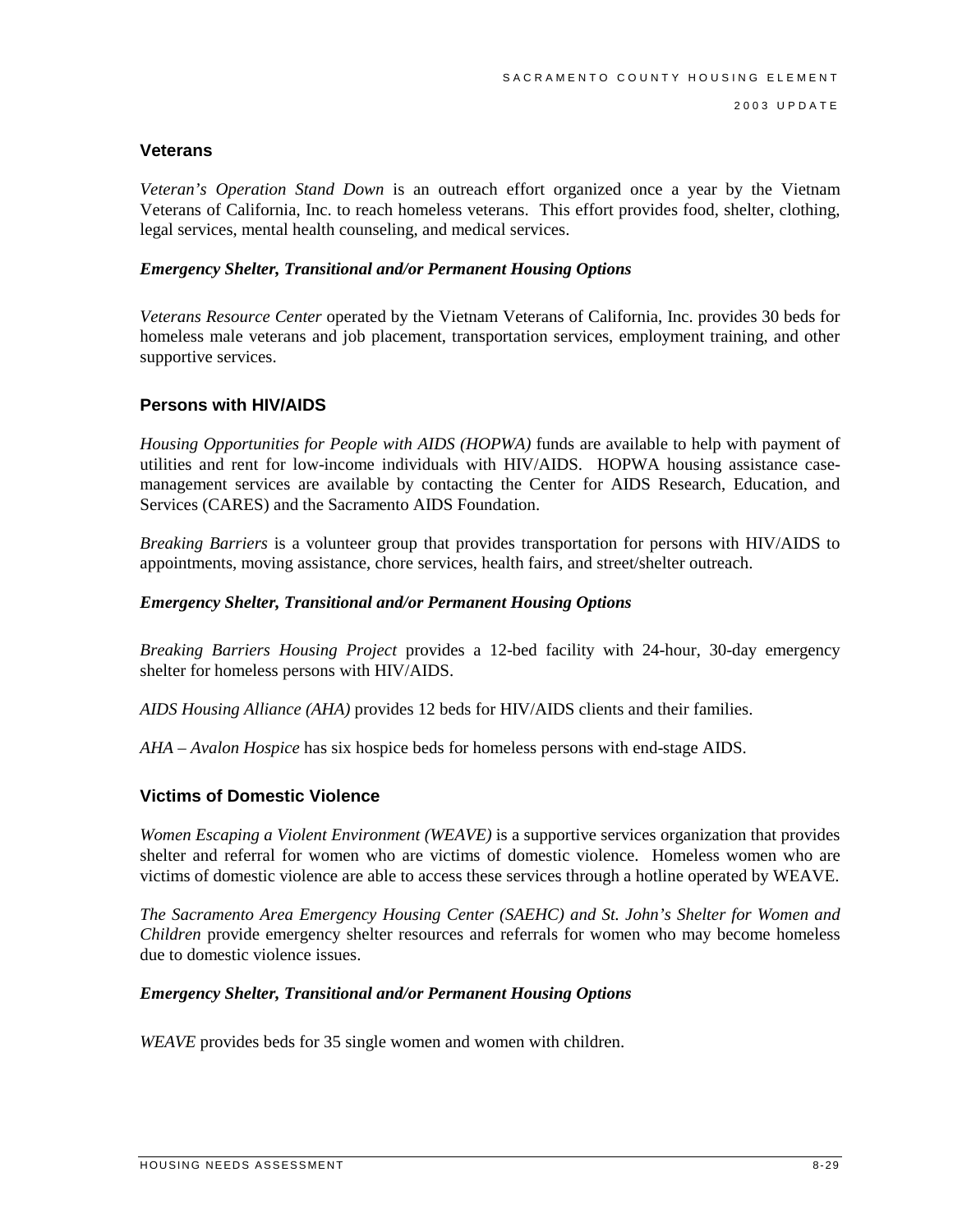### **Youth**

*WIND Youth Center* provides street outreach and counseling to homeless youth with substance abuse issues and other problems.

*Teen Safety Net Program* (collaboration between the Chemical Dependency Center for Women (CDCW) and WIND Youth Center) provides outreach to homeless youth ages 16–20 through substance abuse treatment, education, recreation, and referrals to medical care and other supportive services.

*Sacramento Receiving Home* provides emergency shelter for youths who are taken into protective custody by law enforcement in cases of child abuse and neglect.

*Sacramento Crisis Nursery* provides up to 30 days of continuous care for children, as well as assistance to their parents in obtaining/maintaining permanent housing and parenting skills.

#### *Emergency Shelter, Transitional and/or Permanent Housing Options*

*Diogenes Youth Services* provides emergency shelter with six beds for 12–16-year-old abused, abandoned, runaway youths and can provide transitional housing for up to 16 homeless youths ages 16–21.

*WIND Youth Center Services* provides a six-bed emergency shelter for homeless and runaway youth.

### **Dually Diagnosed**

*Chemical Decency Center for Women (CDCW)* runs New Horizons, which provides outreach to homeless women with mental illness, substance abuse problems, or who are victims of domestic violence.

*Mentally Ill Chemical Abuser Program (MICA)* is accessed through walk-in visits at the TLCS outreach mental health clinics located next to the VOA shelter and Loaves & Fishes. Services include assessment, intake, case management, counseling, crisis intervention, and assistance with locating and obtaining shelter, transitional, or permanent housing. Referrals are also provided for mental health programs, medical care, substance abuse treatment, and other social services.

#### *Emergency Shelter, Transitional and/or Permanent Housing Options*

*Chemical Dependency Center for Women (CDCW)* is a program for 30 homeless single women and women with children with substance abuse and/or mental health issues and domestic violence history.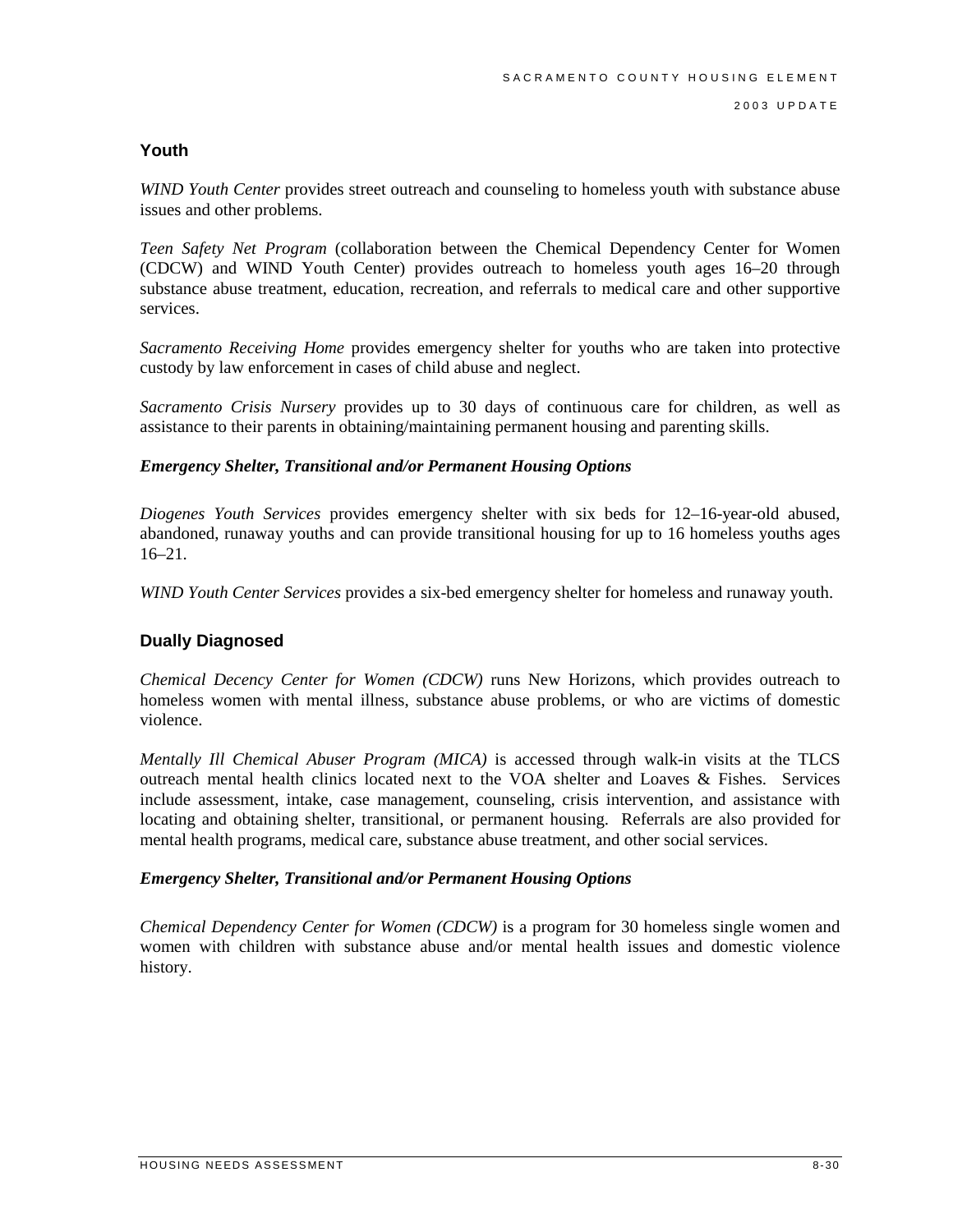## *Sub- Strategy IV-D: Housing for the Homeless*

**Objective:** Reduce homelessness in Sacramento County through the provision of a continuum of affordable housing opportunities and comprehensive supportive services.

**Intent:** Homelessness is a multifaceted problem that affects men, women and children of all ages and ethnicities; veterans; the disabled; and those who are employed. To address this problem, the County of Sacramento has developed a comprehensive Continuum of Care that offers emergency, transitional and permanent housing coupled with intensive, supportive and employment services that assists over 3,000 homeless men, women and children on a daily basis to resolve their homelessness. Despite this concerted effort to end homelessness in Sacramento County, there continues to be an unmet need for all levels of housing along the Continuum of Care.

To meet this on going need and to work to eliminate homelessness, the County of Sacramento will:

- 1. Strongly advocate for, seek, and secure State and Federal funding for additional housing opportunities and supportive services for those who are homeless.
- 2. Continue the long-standing partnership with, and support of, existing community organizations that provide services to those who are homeless.
- 3. Work to ensure the Continuum of Care offers housing opportunities to all homeless persons, including the elderly and disabled.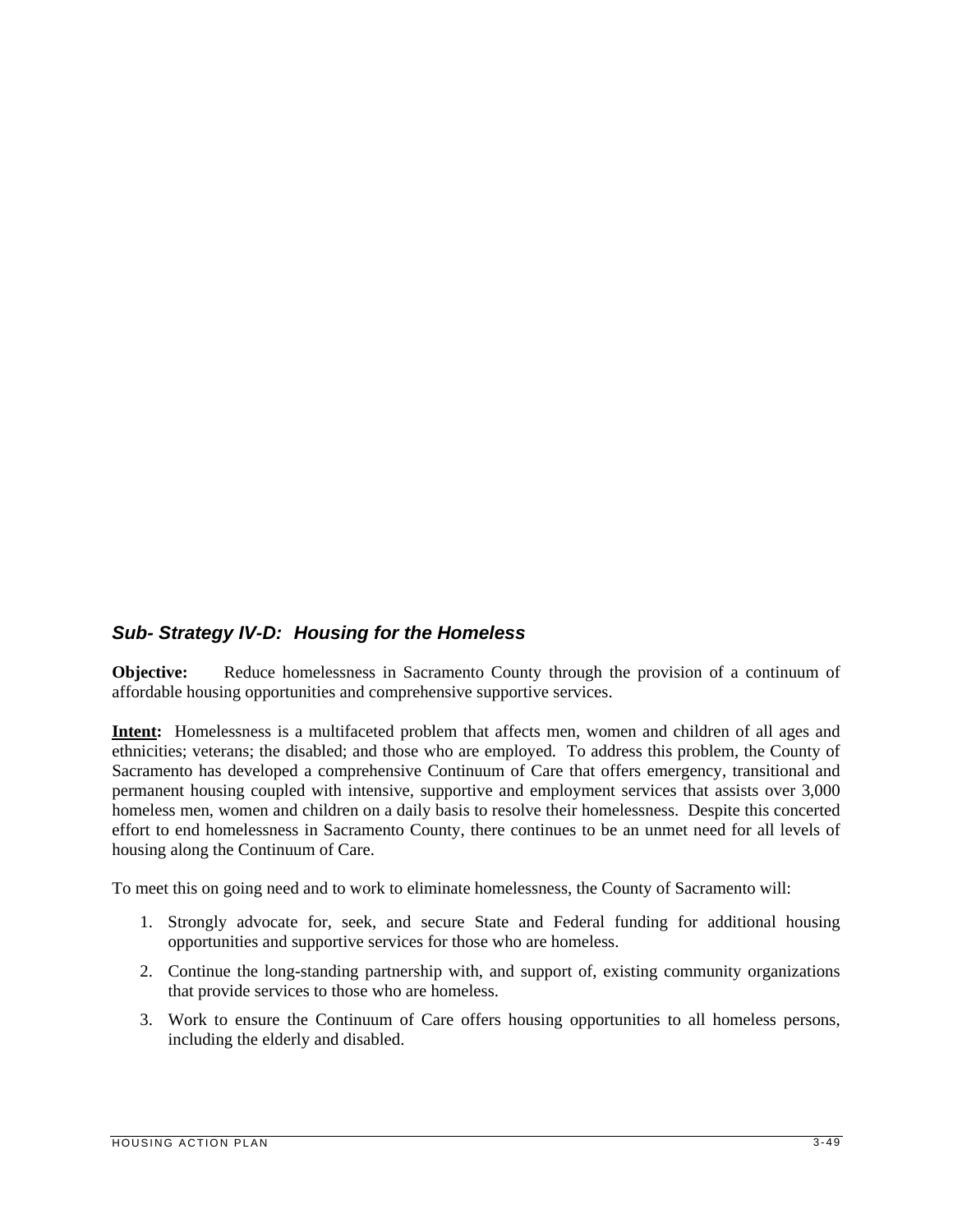4. Work with County residents to achieve greater acceptance of programs that serve the homeless in the communities and neighborhoods.

## **Policy**

**HE-29.** Support programs that address long-term solutions to homelessness, including work skills assessment, job training/placement, and permanent housing with supportive services.

(The shared objectives for program HE-28 (a) through 28(e), as contained in the County's 2002 Consolidated Plan, are to accommodate 3,800 homeless individuals annually in the County's winter shelter, 1,500 individuals annually in emergency and transitional housing facilities, and 20 individuals annually with HIV/AIDS in transitional housing. In addition, the County has established an objective providing "exits" for 1,600 of the more vulnerable homeless population, such as women and children, those with physical and mental disabilities, and the chronically homeless, who are less able to provide for themselves and often have need for extensive acute care services.)

## **Housing Program**

- **HE-29 (a):** Sacramento County will sponsor and support the Sacramento County and Cities Board on Homelessness, a collaborative effort of local business and neighborhood associations, homeless advocates, homeless service providers, the faith community, County departments, law enforcement, Sacramento Employment and Training Agency, SHRA and various cities within the County of Sacramento.
	- 1. Plan, develop, and manage proactive systems improvements from a "whole community" perspective.
	- 2. Build community collaboration and committed partnerships in all Board endeavors.
	- 3. As much as possible, base all actions on substantiated and evaluated data.
	- 4. Implement pilot improvement projects. If pilot projects are successful, work toward continuation and expansion of program services.
	- 5. Increase coordination of efforts, programs, and providers of services through improved communication and tracking.
	- 6. Develop recommendations for policy and community direction related to homelessness.

As part of the comprehensive, collaborative approach to homelessness, the County will continue to fund groups providing shelter and other services to the homeless, such as the Salvation Army, Women Escaping A Violent Environment (WEAVE), the Sacramento Area Emergency Housing Center, and Volunteers of America. The level of financial support will depend on the availability of State and Federal funds for homeless shelters and supportive services.

The Homeless Plan sets forth a realistic strategy for increasing the number of short-term accommodations for the homeless in need of emergency shelter while focusing on long-term strategies that create exits to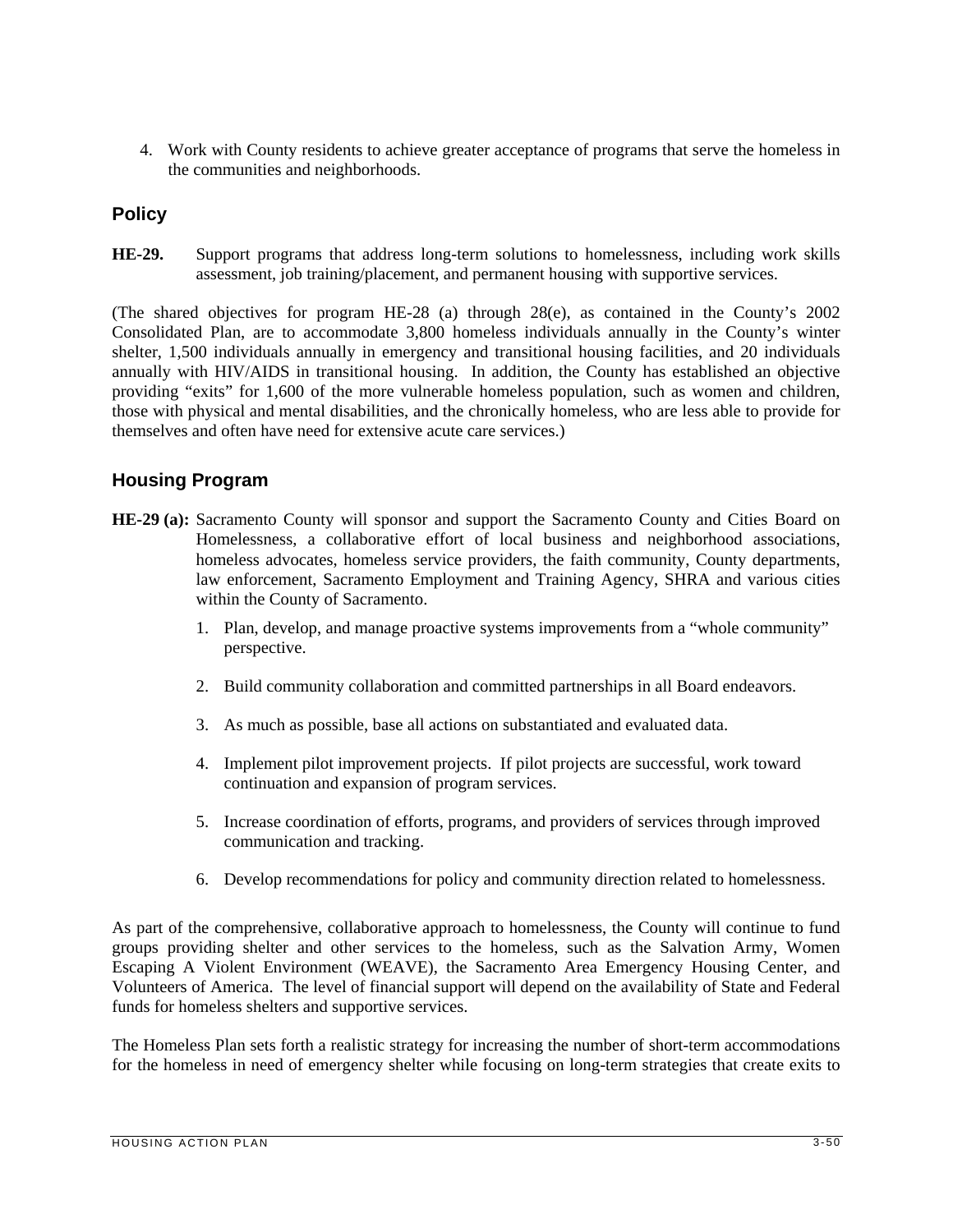homelessness by moving the homeless into permanent housing and independent living. To achieve the long-term objective, the consolidated plan will provide for supportive health care, case management, lifeskills management, education, job training, and other services to assist homeless individuals and families achieve independence in permanent housing. The Plan will also recognize different strategies and programs needed to address various homeless sub-groups, such as women and children escaping domestic violence, homeless youth, seniors, working single adults, homeless veterans, individuals with substance abuse problems, persons with mental and other disabilities, and individuals with chronic illnesses.

| <b>RESPONSIBLE AGENCY:</b> | County Department of Human Assistance; Sacramento Housing and<br>Redevelopment Agency.                                                                                                                                                                                                                                                                                                                                                                                                                |
|----------------------------|-------------------------------------------------------------------------------------------------------------------------------------------------------------------------------------------------------------------------------------------------------------------------------------------------------------------------------------------------------------------------------------------------------------------------------------------------------------------------------------------------------|
| <b>FUNDING:</b>            | CDBG, HOME, Redevelopment Agency Housing set-aside funds,<br>Emergency Shelter Grant Program, Housing Opportunities for Persons<br>with AIDS (HOPWA), Runaway Youth Program, HUD Shelter Plus<br>Program, HUD Supplemental Assistance for Facilities to Assist the<br>Homeless (SAFAH), State Emergency Shelter Program, State and<br>Federal health care funding for the homeless, State and Federal alcohol<br>and drug counseling services, employment services and literacy training<br>programs. |
| <b>OBJECTIVES:</b>         | Develop affordable housing opportunities with supportive services for<br>homeless persons in pead: assist homeless men women and children                                                                                                                                                                                                                                                                                                                                                             |

- homeless persons in need; assist homeless men, women and children thorough the Continuum of Care to achieve independent living in permanent housing, ending their homelessness.
- **TARGET DATE:** Ongoing participation on Homeless Board, continue to implement fiveyear Homeless Plan, 2002 – 2008.
- **HE-29 (b):** Continue to provide transitional housing, job training, and employment counseling at Mather Field to help homeless people gain employment and long-term independence.

|                     | <b>RESPONSIBLE AGENCY:</b> County Department of Human Assistance and Sacramento Housing and<br>Redevelopment Agency. |
|---------------------|----------------------------------------------------------------------------------------------------------------------|
| <b>FUNDING:</b>     | HUD McKinney Act.                                                                                                    |
| <b>OBJECTIVES:</b>  | Provide housing and comprehensive job training.                                                                      |
| <b>TARGET DATE:</b> | Ongoing, $2002 - 2008$ .                                                                                             |

**HE-29 (c):** Locate new homeless shelters within the unincorporated portion of the County where transportation and other needed services are available or accessible.

|                    | <b>RESPONSIBLE AGENCY:</b> County Department of Human Assistance and Sacramento Housing and<br>Redevelopment Agency. |
|--------------------|----------------------------------------------------------------------------------------------------------------------|
| <b>FUNDING:</b>    | Appropriate identified funding source.                                                                               |
| <b>OBJECTIVES:</b> | Provide for dispersed shelter locations.                                                                             |